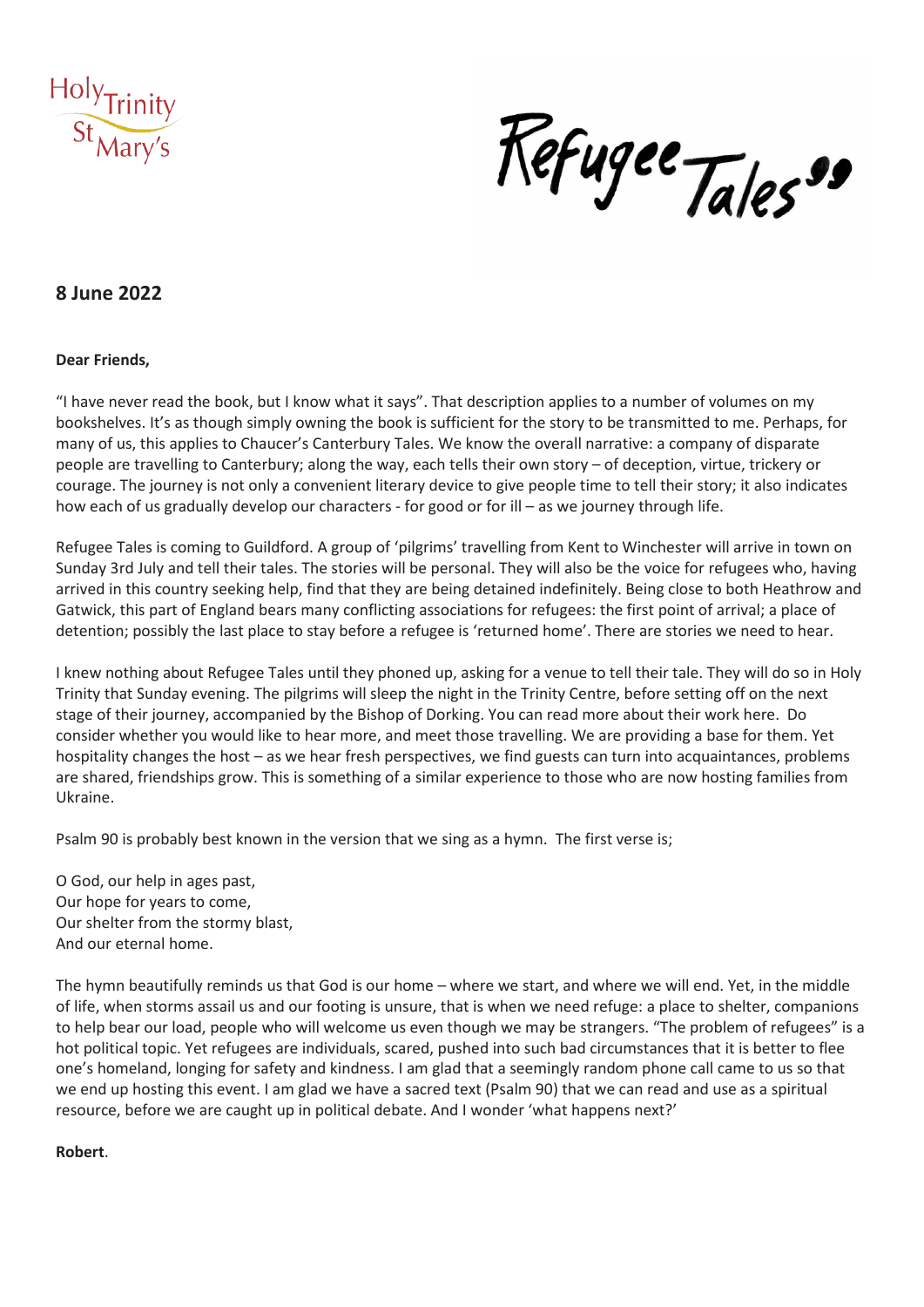### **A message from Refugee Tales**

Refugee Tales organises walks in solidarity with people who have experienced immigration detention, people seeking asylum, and refugees. We also support them to share their stories in anthologies published by Comma Press, and these tales have been written in collaboration with authors such as Ali Smith, Abdulrazak Gurnah, Kamila Shamsie, Patrick Gale, Robert Macfarlane, and Bernardine Evaristo.

This July, we are embarking on a 5-day walk from Merstham to Winchester, stopping to meet local communities along the way. On Sunday 3rd July, our Refugee Tales walkers reach Guildford, and we would be delighted if you joined us for an evening of tales and music.



The event takes place at 7pm at Holy Trinity Church. It is free, and no booking is required.

Our evening in Guildford will be hosted by Tim Robertson, Chief Executive of the Anne Frank Trust. There will be readings of "The Outsider's Tale" by Bidisha, the "Prologue of the Time Traveller's Tale by Shami Chakrabarti, and poems by Kyon, written out of detention in Canada.

There will also be music, performed by Greg Russell. Possessed of an 'extraordinary voice' that's 'full of character' (The Telegraph), over the last 8 years Greg Russell has established himself as one of the most significant performers on the U.K. folk scene. Playing guitar, bouzouki, banjo and singing, in 2013 he won the BBC Radio 2 Young Folk Award, and in 2014 he won the Horizon Award from the same source alongside Ciaran Algar.

If you would like to walk with Refugee Tales, you are welcome to walk with us from Dorking URC to Holy Trinity on Sunday 3rd July, or from Holy Trinity to Farnham Maltings on Monday 4th July, where you can attend the evening event afterwards.

Please visit our Eventbrite page to learn more about the walks and book a ticket.

Refugee Tales is deeply rooted in the work of the Gatwick Detainees Welfare Group (GDWG), a charity that supports people who are, or have been, detained in Brook House and Tinsley House Immigration Removal Centres. To learn more about GDWG, please visit: www.gdwg.org.uk, and to find out more about Refugee Tales, please visit: [www.refugeetales.org](http://www.refugeetales.org/)

## **Rector's Notes**

#### **Sunday Evensong at Guildford Cathedral**

There will be no Choral Evensong this Sunday at Holy Trinity we have been invited to Guildford Cathedral for the annual joint service (the first since 2019). Both choirs will sing together and with over 100 voices and a wonderful anthem, Ascribe unto the Lord, it promises to be quite the event.

The service will start at 6pm and we look forward to seeing you there.

#### **Assistant Choral Director**

We are delighted to have appointed Robert Patterson as Organist and Assistant Choral Director from September. Robert auditioned and interviewed brilliantly and, with his experience at Canterbury Cathedral amongst others, will be a real asset to our choir community.

Robert was previously Assistant Organist at Holy Trinity between 2008-2010 and has a long-term association with the parish.

It is a joy to welcome him back.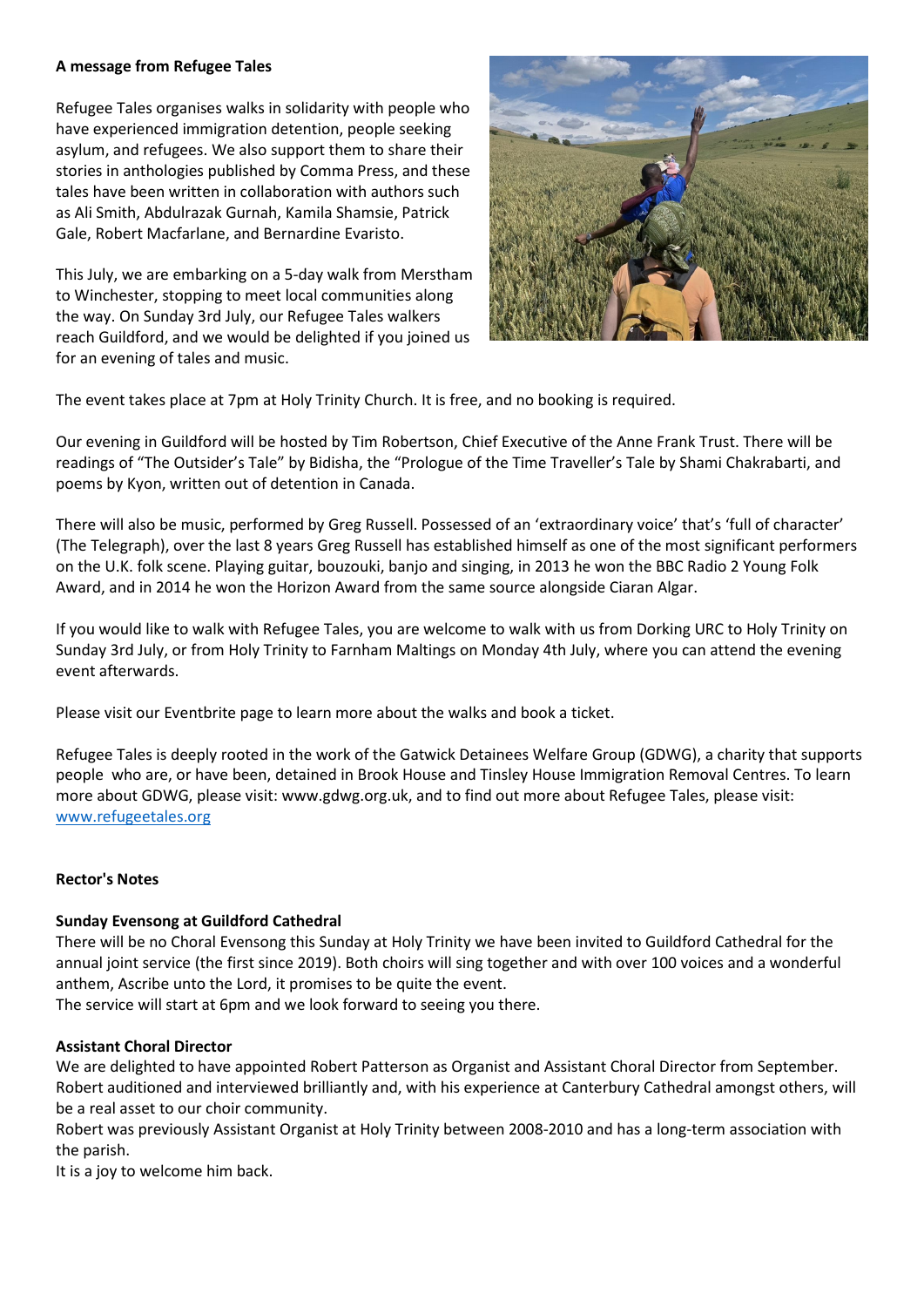# Sunday Worship . 12th June 2022

# **HOLY TRINITY**

**10am Sung Eucharist Sermon by Robert Cotton** Proverbs 8.1-4, 22-31; Romans 5.1-5; John 16.12-15

## 6pm Evensong at Guildford Cathedral

CLICK ON THE TITLE OF THE **SERVICE FOR LINKS TO ZOOM AND YOUTUBE** 

# **INSTRUCTIONS CAN BE FOUND HERE**

## **ST MARY'S**

**8am BCP Holy Communion Led by Jonathan Hedgecock** 

10:30am Morning Worship **Led by Hilary Beckingham** 1 Chronicles 16, 8-15, 31-34 Philippians 4.4-9

Midweek Holy Communion . Wednesdays . 12 noon (except the 2nd Wednesday of the month)

# **SERVICE SHEETS FOR ALL SERVICES CAN BE FOUND ONLINE HERE**

# Daily Morning Prayer on Zoom 8.30am (9.30 Saturday)

## **Notices, Events and Reminders!**

Please pray for all those to be ordained this Petertide, among them

## **BENJAMIN CAHILL-NICHOLLS**

to be ordained Priest by

## ANDREW, LORD BISHOP OF GUILDFORD

in his Cathedral Church of the Holy Spirit at 3pm on Saturday,  $2^{\rm nd}$  July 2022

Please pray also for Ben's wife Ellie and son Hector, and for Canon Robert Cotton and the people of Holy Trinity & St Mary's, Guildford, with whom Ben will continue to serve.

Above all, clothe yourselves with love, which binds everything together in perfect harmony. Colossians 3.14